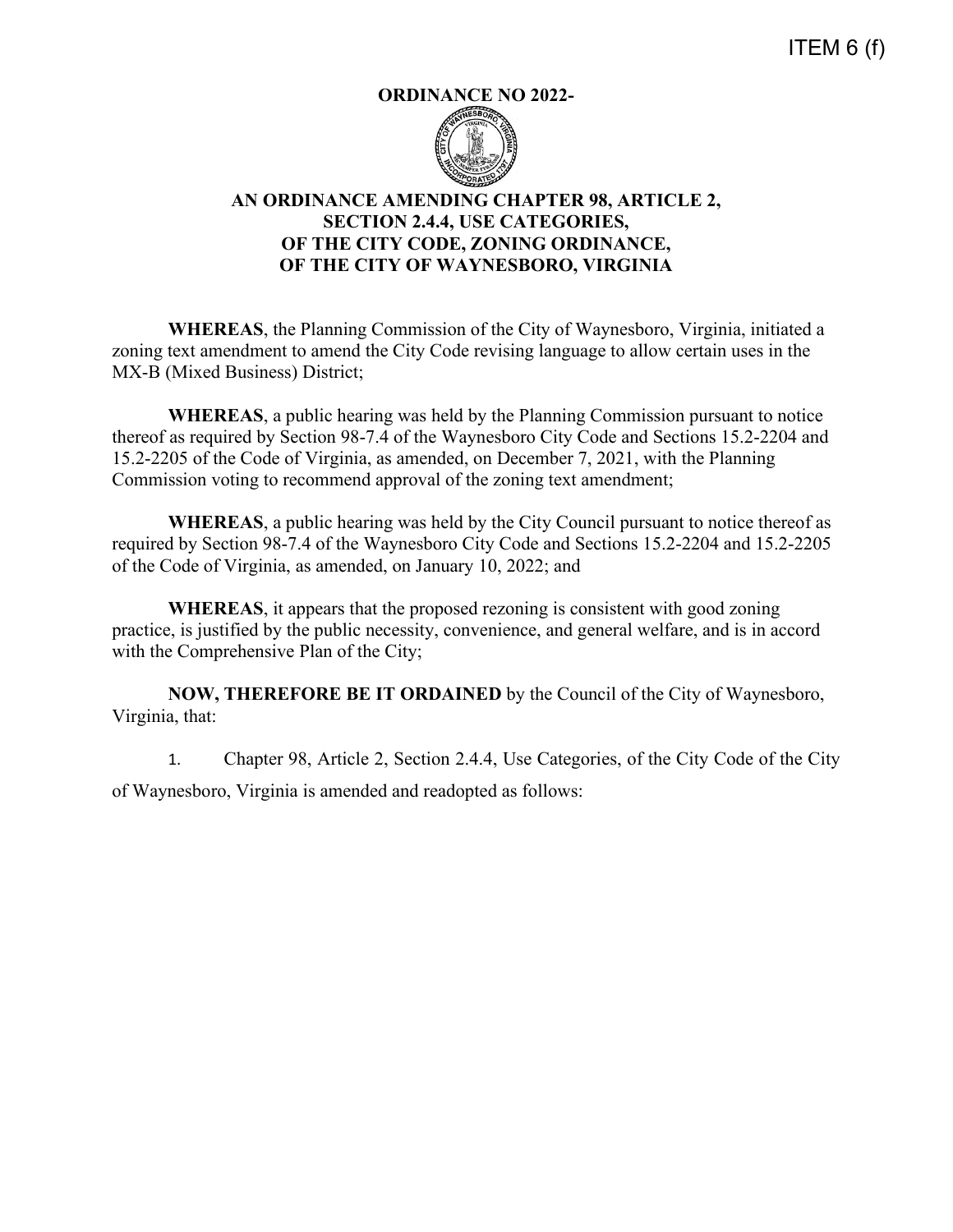## **Sec. 98-2.4.4. - Use categories.**

- A. All of the use categories listed in the table below are described in Sec. 98-10.2. The second column of the Use Table lists some of the specific use types included within respective use categories.
- B. Uses not listed may be allowed pursuant to the similar use determination procedure of Sec. 98-10.2.1.C.

| Use                               | <b>Use Types</b>                                                              | RS- | RS-            | RS- | RG-          | $R -$        | $R -$        | $R -$        | Ŀ-             | H-           | $MX-$        | $C -$        | Ŀ            | H-           | Use            |
|-----------------------------------|-------------------------------------------------------------------------------|-----|----------------|-----|--------------|--------------|--------------|--------------|----------------|--------------|--------------|--------------|--------------|--------------|----------------|
| Categories                        |                                                                               | 12  | $\overline{7}$ | 5   | 5            | <b>MX</b>    | <b>MF</b>    | O            | $\sf B$        | B            | <sub>B</sub> | B            | $\mathbf{1}$ | $\mathbf{1}$ | Standard       |
| Residential Uses (See § 98-10.2.7 |                                                                               |     |                |     |              |              |              |              |                |              |              |              |              |              |                |
| Household living                  | Single-family detached                                                        | P   | P              | P   | P            | P            | P            | P            | P              |              | P            |              |              |              |                |
| (See § 98-10.2.7.A)               | Single-family attached                                                        |     |                |     | P            | C            | P            | P            | P.             |              | P            |              |              |              |                |
|                                   | Two-family houses (duplex)                                                    |     |                |     | P            | C            | P            | P            | P.             | $\mathsf{C}$ | P            |              |              |              |                |
|                                   | Corner lot duplexes                                                           |     |                | P   | P            | P            | P            | P            | P              |              | P            |              |              |              | $§$ 98-4.2.1   |
|                                   | Multiplexes                                                                   |     |                |     | P            | P            | P            | P            | $\mathsf{C}$   | C            | P            | $\mathsf{C}$ |              |              | $§$ 98-4.2.2   |
|                                   | Multifamily building                                                          |     |                |     |              | P            | P            |              | $\mathsf{C}$   | $\mathsf{C}$ | $\mathsf{C}$ | $\mathsf{C}$ |              |              | $§$ 98-4.2.3   |
|                                   | Zero lot line houses                                                          |     |                |     | P            | P            | P            | P            | $\mathsf{C}$   | $\mathsf{C}$ | P            | $\mathsf{C}$ |              |              | $[§ 98-4.2.4]$ |
|                                   | Townhouses                                                                    |     |                |     | P            | P            | P            | C            | $\mathsf{C}$   | $\mathsf{C}$ | P            | $\mathsf{C}$ |              |              | $§$ 98-4.2.5   |
|                                   | Upper-story residential                                                       |     |                |     |              |              | P            | P            | P              | P            | P            | P            | C            |              | $§$ 98-4.2.6   |
|                                   | Manufactured homes                                                            |     |                |     | $\mathsf{C}$ | $\mathsf{C}$ | $\mathsf{C}$ |              | $\overline{C}$ |              | $\mathsf{C}$ |              |              |              | $§$ 98-4.2.7   |
|                                   | Manufactured home parks or<br>subdivisions                                    |     |                |     | $\mathsf{C}$ |              |              |              | $\mathsf{C}$   |              |              |              |              |              | $§$ 98-4.2.8   |
|                                   | Homestays and Short-term rental<br>(of otherwise permitted dwelling<br>units) | P   | P              | P   | P            | P            | P            | P            | P.             | P            | P            | P            |              |              | $§$ 98-4.2.12  |
|                                   |                                                                               |     |                |     |              |              |              |              |                |              |              |              |              |              |                |
| Group living (See §               | Boarding or rooming houses                                                    |     |                |     | P            | P            | P            | P            |                | P            | P            |              |              |              | $§$ 98-4.2.9   |
| 98-10.2.7.B)                      | Assisted or congregate living                                                 |     |                |     |              | P            | P            | $\mathsf{C}$ | $\mathsf{C}$   | P            | P            |              |              |              |                |
|                                   | Dormitories                                                                   |     |                |     |              | P            | P            |              |                |              |              |              |              |              |                |
|                                   | Group homes/other (8 persons or<br>fewer)                                     | P   | P              | P   | P            | P            | P            | P            |                | P            | P            |              |              |              | § 98-4.2.10    |
|                                   | Group homes/seniors                                                           |     |                |     |              | P            | P            | P            |                | P            | P            | C            |              |              | § 98-4.2.11    |
|                                   | Nursing or convalescent home                                                  |     |                |     |              | P            | P            | C            | $\mathsf{C}$   | P            | P            | $\mathsf{C}$ |              |              |                |
|                                   |                                                                               |     |                |     |              |              |              |              |                |              |              |              |              |              |                |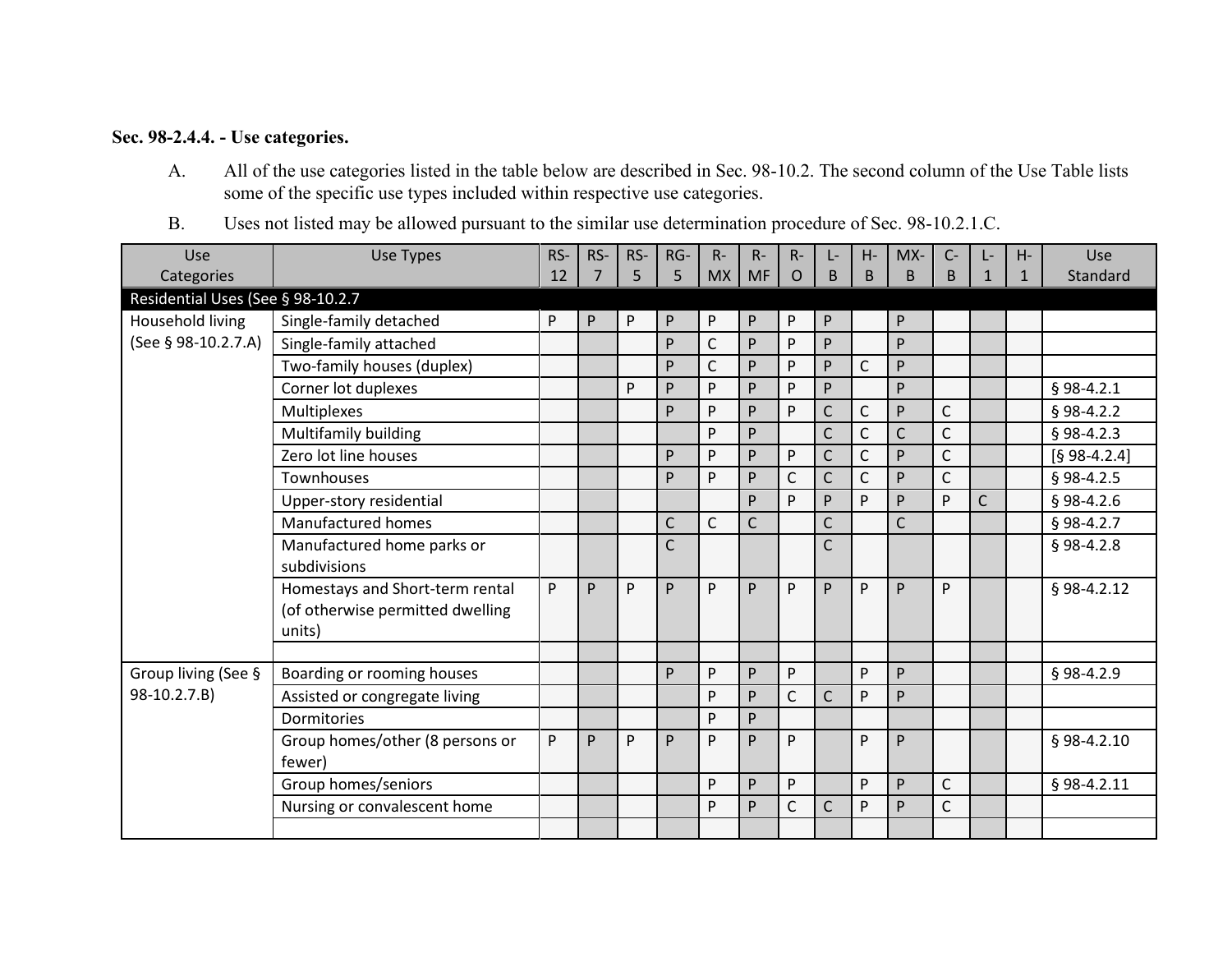| Public and Civic Uses (See § 98-10.2.8          |                                                                                                                                                 |              |              |              |                |              |              |              |              |   |              |              |                |   |              |
|-------------------------------------------------|-------------------------------------------------------------------------------------------------------------------------------------------------|--------------|--------------|--------------|----------------|--------------|--------------|--------------|--------------|---|--------------|--------------|----------------|---|--------------|
| Community service                               | Civic clubs or community centers                                                                                                                | C            | $\mathsf C$  | $\mathsf{C}$ | С              | $\mathsf C$  | $\mathsf{C}$ |              | P            | P | P            | P            | $\mathsf{C}$   |   | § 98-4.3.1   |
| (See § 98-10.2.8.A)                             | Libraries or museums                                                                                                                            | $\mathsf{C}$ | $\mathsf{C}$ | $\mathsf{C}$ | $\overline{C}$ | $\mathsf{C}$ | $\mathsf{C}$ |              | P            | P | P            | P            | $\overline{C}$ |   | § 98-4.3.4   |
|                                                 |                                                                                                                                                 |              |              |              |                |              |              |              |              |   |              |              |                |   |              |
| Day care (See § 98-<br>10.2.8.B)                | All day care                                                                                                                                    |              |              | C            | $\mathsf{C}$   | $\mathsf C$  | $\mathsf{C}$ | $\mathsf C$  | P            | P | $\mathsf{C}$ | $\mathsf{C}$ | $\mathsf{C}$   | C | $§$ 98-4.3.2 |
| Educational<br>facilities (See § 98-            | Schools, elementary or secondary                                                                                                                | P            | P            | P            | P              | P            | P            | P            | P            | P | P            | P            |                |   | §98-4.3.7    |
|                                                 | Military academies                                                                                                                              |              |              |              | P              | P            | P            |              |              | P | P            | P            |                |   |              |
| 10.2.8.C)                                       |                                                                                                                                                 |              |              |              |                |              |              |              |              |   |              |              |                |   |              |
| Government                                      | <b>Government offices</b>                                                                                                                       |              |              | P            | P              | P            | P            | P            | P            | P | P            | P            | P              | P |              |
| facilities (See § 98-                           | Post offices                                                                                                                                    |              |              |              |                | $\mathsf{C}$ | $\mathsf{C}$ |              | P            | p | P            | P            | P              |   |              |
| 10.2.8.D)                                       | Public safety facilities                                                                                                                        | P            | P            | P            | P              | <b>P</b>     | P            | P            | P            | P | P            | P            | P              | P |              |
|                                                 |                                                                                                                                                 |              |              |              |                |              |              |              |              |   |              |              |                |   |              |
| <b>Medical facilities</b>                       | Hospitals                                                                                                                                       |              |              |              |                |              |              |              | $\mathsf{C}$ | P | P            |              | P              |   |              |
| (See § 98-10.2.8.E)                             | Medical or dental clinics                                                                                                                       |              |              |              |                |              |              | P            | P            | P | P            | P            | P              |   |              |
|                                                 |                                                                                                                                                 |              |              |              |                |              |              |              |              |   |              |              |                |   |              |
| Parks and Open<br>space (See § 98-              | Cemeteries and mausoleums                                                                                                                       | $\mathsf{C}$ | $\mathsf{C}$ |              |                | $\mathsf{C}$ | $\mathsf{C}$ |              |              |   |              |              |                |   |              |
|                                                 | Golf courses or clubs                                                                                                                           | P            | P            | P            | P              |              |              |              |              |   |              |              |                |   | $§$ 98-4.3.3 |
| 10.2.8.F                                        | Parks or playgrounds                                                                                                                            | P            | P            | P            | P              | P            | P            | P            | P            | P | P            | P            | P              | P | § 98-4.3.5   |
|                                                 |                                                                                                                                                 |              |              |              |                |              |              |              |              |   |              |              |                |   |              |
| Passenger                                       | Airports                                                                                                                                        |              |              |              |                |              |              |              |              |   |              |              | P              |   |              |
| terminals and                                   | Heliports                                                                                                                                       |              |              |              |                |              |              |              |              | P |              |              | P              |   |              |
| services (See § 98-<br>10.2.8.6                 | All other passenger terminals and<br>services                                                                                                   |              |              |              |                |              |              |              |              | P |              | $\mathsf{C}$ | P              |   |              |
| Religious<br>institution (See §<br>98-10.2.8.H) | All religious institutions                                                                                                                      | P            | P            | P            | P              | P            | P            | $\mathsf{C}$ | P            | P | P            | P            | P              |   | § 98-4.3.6   |
| Social service<br>institutions (See §           | Alternative- or post-incarceration<br>facility                                                                                                  |              |              |              |                |              |              |              | P            | P |              | P            | P              |   |              |
| 98-10.2.8.I)                                    | Exclusive care and treatment for<br>psychiatric, alcohol, or drug<br>problems, where patients are<br>residents (NAICS <sup>1</sup> 62221, 6232) |              |              |              |                |              |              |              | P            | P |              | P            | P              |   |              |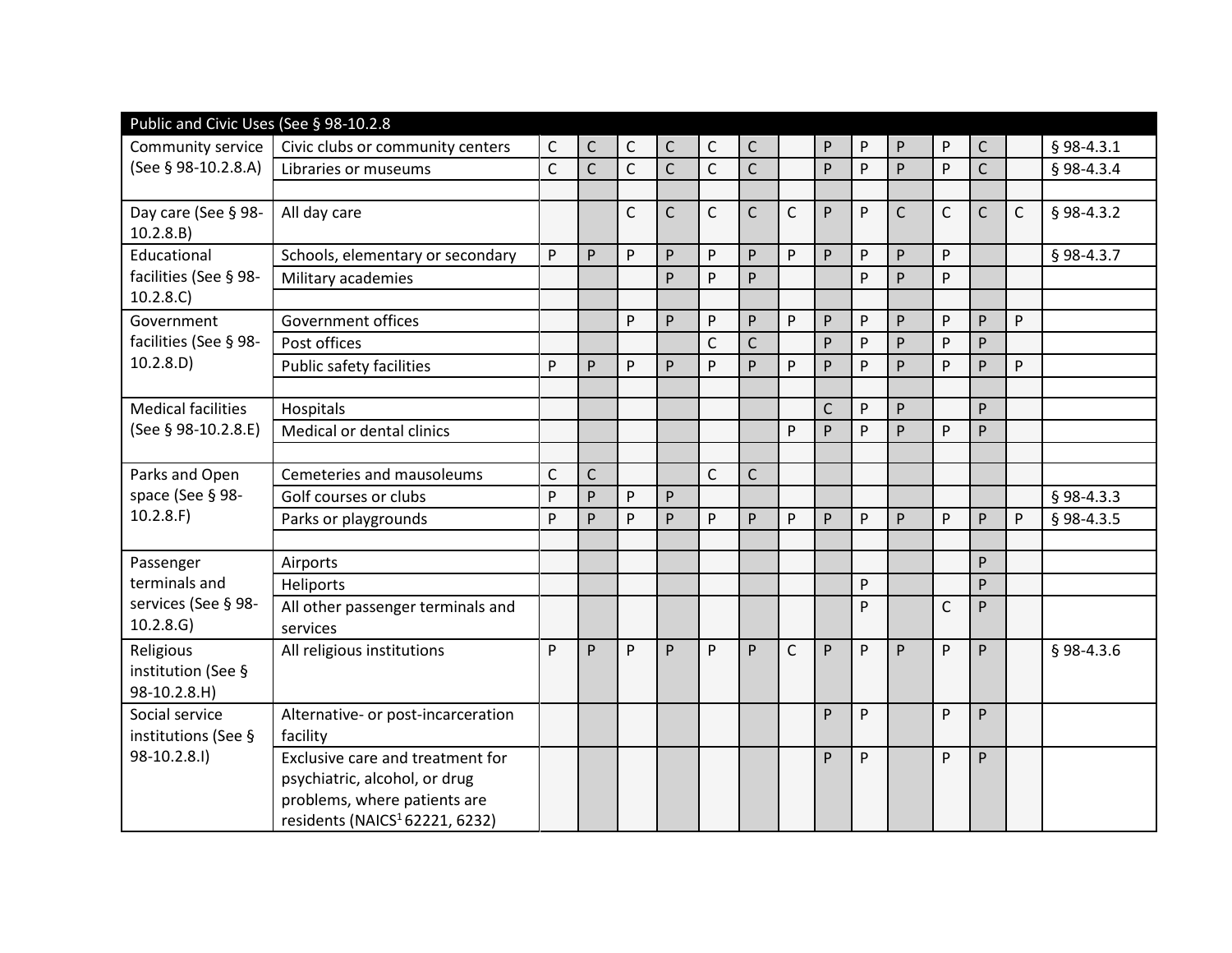|                                  | Neighborhood resource center                |                |              |              |                |              | $\mathsf{C}$ |              | P              | $\mathsf{P}$ | $\mathsf{C}$   | P            | P            |              |              |
|----------------------------------|---------------------------------------------|----------------|--------------|--------------|----------------|--------------|--------------|--------------|----------------|--------------|----------------|--------------|--------------|--------------|--------------|
|                                  | Rehabilitative clinic                       |                |              |              |                |              |              |              | P              | P            |                | P            | P            |              |              |
|                                  | Social service facility, soup kitchen,      |                |              |              | $\mathsf{C}$   | $\mathsf{C}$ | $\mathsf{C}$ |              | $\overline{C}$ |              | $\mathsf{C}$   |              | $\mathsf{C}$ |              |              |
|                                  | transient lodging or shelter for the        |                |              |              |                |              |              |              |                |              |                |              |              |              |              |
|                                  | homeless (NAICS <sup>1</sup> 624, 6242)     |                |              |              |                |              |              |              |                |              |                |              |              |              |              |
|                                  | All other social service institutions       |                |              |              |                |              |              |              | P              | P            | $\mathsf{C}$   | P            | P            |              |              |
| Utilities, minor                 | All minor utilities                         | P              | P            | P            | P              | P            | P            | P            | P              | P            | P              | P            | P            | P            |              |
| (See § 98-10.2.8.J)              |                                             |                |              |              |                |              |              |              |                |              |                |              |              |              |              |
| Utilities, major                 | <b>Electric substations</b>                 | C              | $\mathsf C$  | $\mathsf C$  | $\mathsf C$    | $\mathsf C$  | $\mathsf{C}$ | $\mathsf C$  | $\mathsf C$    | $\mathsf C$  | $\mathsf{C}$   | $\mathsf C$  | $\mathsf{C}$ | $\mathsf C$  |              |
| (See § 98-10.2.8.J)              | Telecommunications towers and<br>facilities | $\overline{C}$ | $\mathsf{C}$ | $\mathsf{C}$ | $\overline{C}$ | $\mathsf{C}$ | $\mathsf{C}$ | $\mathsf{C}$ | $\overline{C}$ | $\mathsf{C}$ | $\overline{C}$ | $\mathsf{C}$ | $\mathsf{C}$ | $\mathsf{C}$ | § 98-4.3.8   |
|                                  | Utility offices, shops or yards             |                |              |              |                | $\mathsf{C}$ | $\mathsf{C}$ |              |                |              | $\mathsf{C}$   |              | C            | C            | § 98-4.3.9   |
|                                  | Water/wastewater treatment                  |                |              |              |                |              |              |              |                |              |                |              | $\mathsf{C}$ | $\mathsf{C}$ |              |
|                                  | plants                                      |                |              |              |                |              |              |              |                |              |                |              |              |              |              |
|                                  | Solar Farms                                 | $\mathsf{C}$   | $\mathsf{C}$ | $\mathsf{C}$ | $\mathsf{C}$   | $\mathsf{C}$ | $\mathsf{C}$ | $\mathsf{C}$ | $\mathsf{C}$   | $\mathsf{C}$ | Ċ              | $\mathsf{C}$ | P            | P            |              |
| Commercial Uses (See § 98-10.2.9 |                                             |                |              |              |                |              |              |              |                |              |                |              |              |              |              |
| Eating establish-                | Coffee shops                                |                |              |              |                | P            | P            |              | P              | P            | P              | P            | P            |              | $§$ 98-4.4.5 |
| ments (See § 98-                 | Fast food                                   |                |              |              |                |              |              |              | P              | P            | P              | P            | P            |              | § 98-4.4.9   |
| 10.2.9.A)                        | Restaurants, limited                        |                |              |              |                | C            | $\mathsf C$  | $\mathsf C$  | P              | $\mathsf{P}$ | P              | P            | P            |              | $$98-4.4.8$  |
|                                  | Restaurant and bar                          |                |              |              |                |              |              |              | P              | P            | P              | P            |              |              |              |
|                                  | Brewpub                                     |                |              |              |                |              |              |              | P              | P            | P              | P            |              |              |              |
|                                  |                                             |                |              |              |                |              |              |              |                |              |                |              |              |              |              |
| Entertainment,                   | Adult uses                                  |                |              |              |                |              |              |              |                | $\mathsf C$  |                |              | P            | P            | $§$ 98-4.4.1 |
| indoor (See § 98-                | Bars or nightclubs                          |                |              |              |                |              |              |              | $\mathsf{C}$   | P            | $\mathsf{C}$   | P            | $\mathsf{C}$ |              |              |
| 10.2.9.B)                        | <b>Bowling alleys</b>                       |                |              |              |                |              |              |              | P              | P            | P              | P            |              |              |              |
|                                  | Firing ranges, indoor                       |                |              |              |                |              |              |              |                | P            |                |              | P            |              |              |
|                                  | Pool halls                                  |                |              |              |                |              |              |              | $\mathsf{C}$   | P            | $\mathsf{C}$   | P            | P            |              |              |
|                                  | Theaters, auditoriums or exhibition<br>hall |                |              |              |                |              |              |              |                | P            | P              | P            | P            |              |              |
|                                  | Membership clubs or lodges                  |                |              |              |                |              |              |              | P              | P            | P              | P            | P            |              |              |
|                                  |                                             |                |              |              |                |              |              |              |                |              |                |              |              |              |              |
|                                  | Arenas or stadiums                          |                |              |              |                |              |              |              |                | $\mathsf{P}$ |                | ${\sf P}$    | P            |              |              |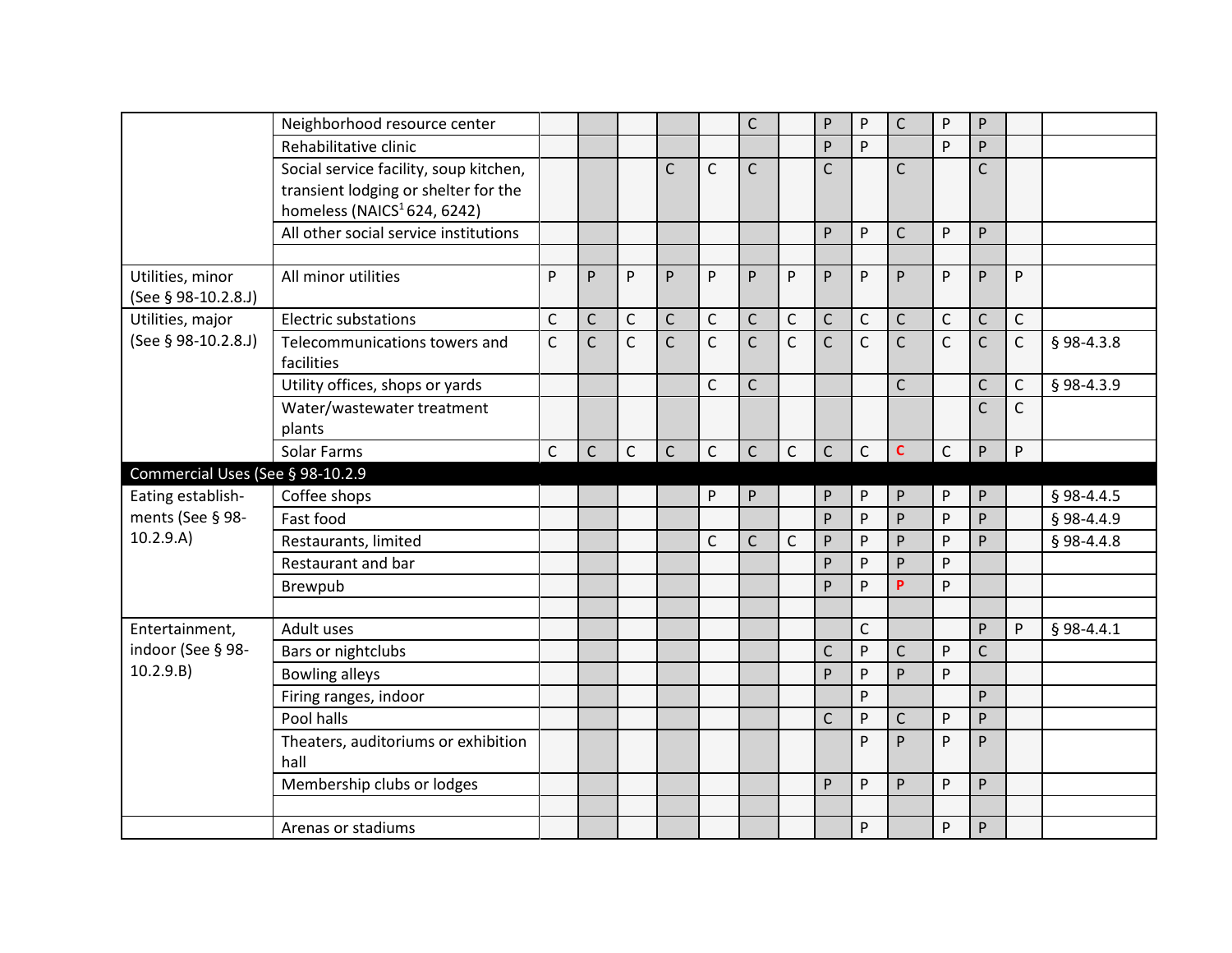| Entertainment,      | Driving ranges                      |   |              |              |   |   |   |   |              | P            |              |              |    |   |              |
|---------------------|-------------------------------------|---|--------------|--------------|---|---|---|---|--------------|--------------|--------------|--------------|----|---|--------------|
| outdoor (See § 98-  | Riding academy or boarding stable   | C |              |              |   |   |   |   |              |              |              |              | P  |   |              |
| 10.2.9.B)           |                                     |   |              |              |   |   |   |   |              |              |              |              |    |   |              |
| Offices (See § 98-  | Bank or financial institution       |   |              |              |   |   |   |   | P            | P            | P            | P            | P  |   |              |
| 10.2.9.C)           | Business and professional offices   |   |              |              |   | P | P | P | P            | P            | P            | P            | P  |   |              |
|                     | Radio or television studio          |   |              |              |   |   |   |   |              | P            | P            | P            | P  |   |              |
|                     |                                     |   |              |              |   |   |   |   |              |              |              |              |    |   |              |
| Overnight           | <b>Bed and breakfasts</b>           |   | $\mathsf{C}$ | $\mathsf{C}$ | P | P | P | P | P            | P            | P            | P            |    |   | $§$ 98-4.4.4 |
| accommodations      | <b>Hotels and motels</b>            |   |              |              |   |   |   |   |              | P            | $\mathsf{C}$ | P            |    |   |              |
| (See § 98-10.2.9.D) | Inns                                |   |              |              |   |   | P | P | P            | P            | P            | P            |    |   | $§$ 98-4.4.6 |
|                     |                                     |   |              |              |   |   |   |   |              |              |              |              |    |   |              |
| Parking,            | All commercial parking              |   |              |              |   |   |   |   | P            | P            | P            | P            | P  |   |              |
| commercial (See §   |                                     |   |              |              |   |   |   |   |              |              |              |              |    |   |              |
| 98-10.2.9.E)        |                                     |   |              |              |   |   |   |   |              |              |              |              |    |   |              |
| Retail sales and    | Alcoholic beverage or liquor        |   |              |              |   |   |   |   | $\mathsf{C}$ | P            | $\mathsf{C}$ | P            |    |   |              |
| service, sales-     | Artist studios or galleries         |   |              |              |   |   | P | P | P            | P            | P            | P            |    |   | $§$ 98-4.4.3 |
| oriented (See § 98- | Building supply and lumber          |   |              |              |   |   |   |   |              | P            | P            |              | P  | P |              |
| 10.2.9.F            | Convenience stores with fuel        |   |              |              |   |   |   |   | $\mathsf{C}$ | P            | $\mathsf{C}$ | $\mathsf{C}$ | P  |   |              |
|                     | service                             |   |              |              |   |   |   |   |              |              |              |              |    |   |              |
|                     | Convenience stores without fuel     |   |              |              |   | P | P |   | P.           | P            | P            | P            | P. |   |              |
|                     | service                             |   |              |              |   |   |   |   |              |              |              |              |    |   |              |
|                     | Drug store with drive-through       |   |              |              |   |   |   |   | $\mathsf C$  | P            | $\mathsf{C}$ |              |    |   |              |
|                     | Drug store without drive-through    |   |              |              |   | P | P |   | P            | P            | P            | P            |    |   |              |
|                     | Farmers market or farm stand        |   |              |              |   |   |   |   | P            | P            | P            |              |    |   |              |
|                     | Flea market or auction              |   |              |              |   |   |   |   | P            | P            | $\mathsf{C}$ |              |    |   |              |
|                     | Florists, retail                    |   |              |              |   |   |   |   | P            | P            | P            | P            |    |   |              |
|                     | Greenhouse or nursery               |   |              |              |   |   |   |   |              | P            | P            |              | P  |   |              |
|                     | Grocery stores                      |   |              |              |   |   |   |   | P            | P            | P            | P            |    |   |              |
|                     | Manufactured home sales             |   |              |              |   |   |   |   |              | $\mathsf{C}$ |              |              | P  |   |              |
|                     |                                     |   |              |              |   |   |   |   |              |              |              |              |    |   |              |
| Retail sales and    | Animal care facilities and services |   |              |              |   |   |   |   | P            | P            | P            | P            | P  |   | $§$ 98-4.4.2 |
| service, personal   | Art studio or gallery               |   |              |              |   |   |   | P | P            | $\mathsf{P}$ | P            | ${\sf P}$    |    |   |              |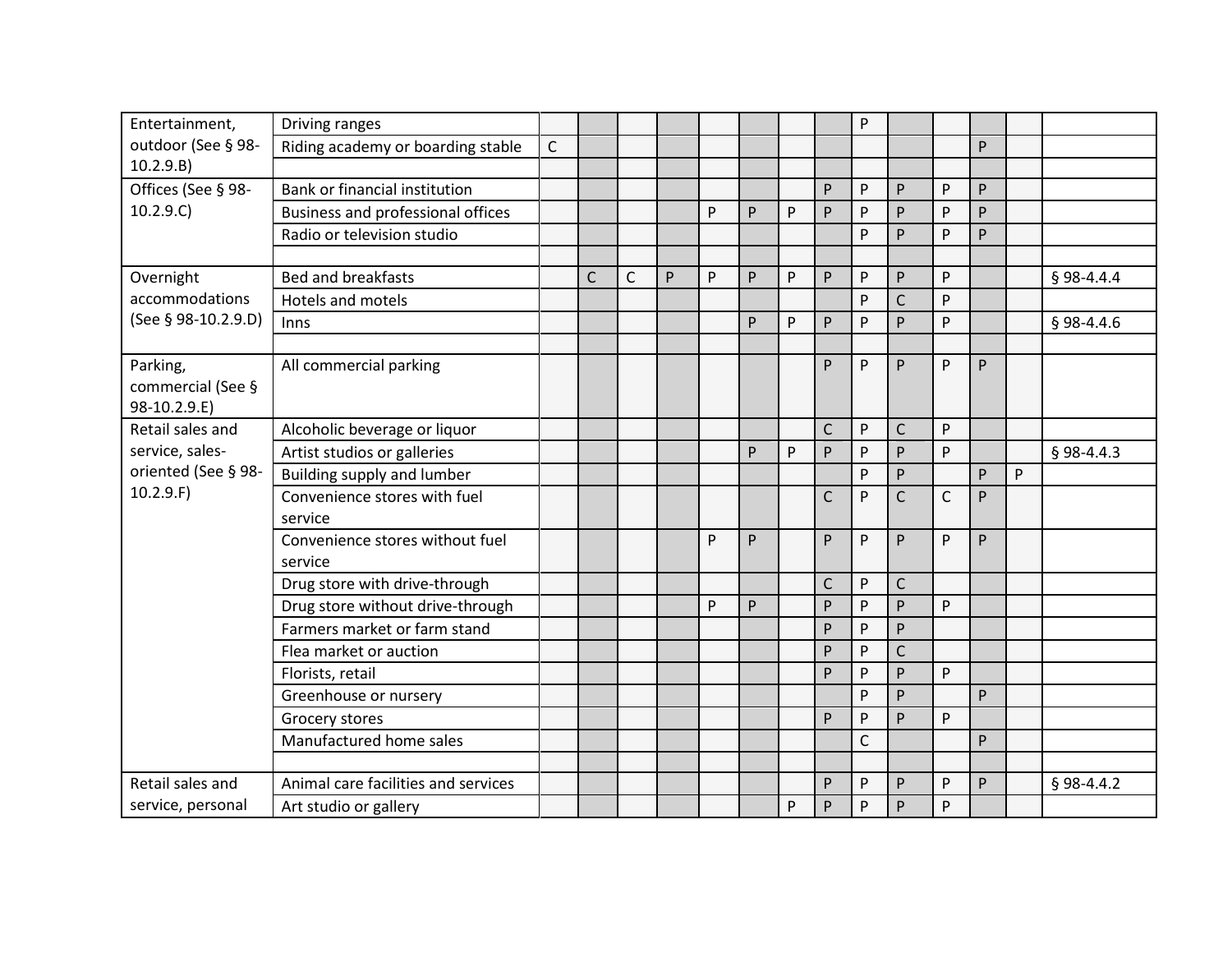| oriented (See § 98-<br>Hair, nail, tanning or personal care<br>$\mathsf{C}$<br>P.<br>P<br>P<br>P<br>10.2.9.F)<br>services<br>Hardware stores<br>P<br>P<br>P<br>P<br>P<br>P<br>P<br>P.<br>P<br>Headstone, monument or vault<br>sales<br>P<br>P<br>P<br><b>P</b><br>Laundry or dry cleaning pickup<br>P.<br>stations<br>Mortuaries or funeral homes<br>P<br>P<br>P<br>$\mathsf{C}$<br>P<br>P<br>P<br>Schools of special instruction<br>P<br>P<br>Retail sales and<br>All retail sales and service, repair-<br>P<br>P<br>P<br>P<br>service, repair-<br>oriented<br>oriented (See § 98-<br>10.2.9.F)<br>Self-service<br>P<br>P<br>§ 98-4.4.7<br>All self-service storage<br>P<br>storage (See § 98-<br>10.2.9.G)<br>Vehicle sales and<br>Body shops and upholstery shops<br>$\mathsf{C}$<br>P<br>P<br>service (See § 98-<br>Fuel stations, including full-service,<br>$\mathsf{C}$<br>$\mathsf{C}$<br>P<br>C<br>P<br>P<br>§ 98-4.4.10<br>10.2.9.H)<br>mini-service and self-service<br>P<br>P<br>Towing services |
|--------------------------------------------------------------------------------------------------------------------------------------------------------------------------------------------------------------------------------------------------------------------------------------------------------------------------------------------------------------------------------------------------------------------------------------------------------------------------------------------------------------------------------------------------------------------------------------------------------------------------------------------------------------------------------------------------------------------------------------------------------------------------------------------------------------------------------------------------------------------------------------------------------------------------------------------------------------------------------------------------------------|
|                                                                                                                                                                                                                                                                                                                                                                                                                                                                                                                                                                                                                                                                                                                                                                                                                                                                                                                                                                                                              |
|                                                                                                                                                                                                                                                                                                                                                                                                                                                                                                                                                                                                                                                                                                                                                                                                                                                                                                                                                                                                              |
|                                                                                                                                                                                                                                                                                                                                                                                                                                                                                                                                                                                                                                                                                                                                                                                                                                                                                                                                                                                                              |
|                                                                                                                                                                                                                                                                                                                                                                                                                                                                                                                                                                                                                                                                                                                                                                                                                                                                                                                                                                                                              |
|                                                                                                                                                                                                                                                                                                                                                                                                                                                                                                                                                                                                                                                                                                                                                                                                                                                                                                                                                                                                              |
|                                                                                                                                                                                                                                                                                                                                                                                                                                                                                                                                                                                                                                                                                                                                                                                                                                                                                                                                                                                                              |
|                                                                                                                                                                                                                                                                                                                                                                                                                                                                                                                                                                                                                                                                                                                                                                                                                                                                                                                                                                                                              |
|                                                                                                                                                                                                                                                                                                                                                                                                                                                                                                                                                                                                                                                                                                                                                                                                                                                                                                                                                                                                              |
|                                                                                                                                                                                                                                                                                                                                                                                                                                                                                                                                                                                                                                                                                                                                                                                                                                                                                                                                                                                                              |
|                                                                                                                                                                                                                                                                                                                                                                                                                                                                                                                                                                                                                                                                                                                                                                                                                                                                                                                                                                                                              |
|                                                                                                                                                                                                                                                                                                                                                                                                                                                                                                                                                                                                                                                                                                                                                                                                                                                                                                                                                                                                              |
|                                                                                                                                                                                                                                                                                                                                                                                                                                                                                                                                                                                                                                                                                                                                                                                                                                                                                                                                                                                                              |
|                                                                                                                                                                                                                                                                                                                                                                                                                                                                                                                                                                                                                                                                                                                                                                                                                                                                                                                                                                                                              |
|                                                                                                                                                                                                                                                                                                                                                                                                                                                                                                                                                                                                                                                                                                                                                                                                                                                                                                                                                                                                              |
|                                                                                                                                                                                                                                                                                                                                                                                                                                                                                                                                                                                                                                                                                                                                                                                                                                                                                                                                                                                                              |
|                                                                                                                                                                                                                                                                                                                                                                                                                                                                                                                                                                                                                                                                                                                                                                                                                                                                                                                                                                                                              |
|                                                                                                                                                                                                                                                                                                                                                                                                                                                                                                                                                                                                                                                                                                                                                                                                                                                                                                                                                                                                              |
|                                                                                                                                                                                                                                                                                                                                                                                                                                                                                                                                                                                                                                                                                                                                                                                                                                                                                                                                                                                                              |
|                                                                                                                                                                                                                                                                                                                                                                                                                                                                                                                                                                                                                                                                                                                                                                                                                                                                                                                                                                                                              |
|                                                                                                                                                                                                                                                                                                                                                                                                                                                                                                                                                                                                                                                                                                                                                                                                                                                                                                                                                                                                              |
|                                                                                                                                                                                                                                                                                                                                                                                                                                                                                                                                                                                                                                                                                                                                                                                                                                                                                                                                                                                                              |
| $\mathsf{C}$<br>Vehicle service, full<br>P<br>P<br>§ 98-4.4.10                                                                                                                                                                                                                                                                                                                                                                                                                                                                                                                                                                                                                                                                                                                                                                                                                                                                                                                                               |
| Vehicle services, limited<br>C<br>P<br>P<br>$\mathsf C$<br>P<br>P<br>§ 98-4.4.10                                                                                                                                                                                                                                                                                                                                                                                                                                                                                                                                                                                                                                                                                                                                                                                                                                                                                                                             |
| $\mathsf{C}$<br>$\mathsf{C}$<br>P<br>C<br>P<br>Vehicle sales, rental, or leasing<br>P                                                                                                                                                                                                                                                                                                                                                                                                                                                                                                                                                                                                                                                                                                                                                                                                                                                                                                                        |
| facilities                                                                                                                                                                                                                                                                                                                                                                                                                                                                                                                                                                                                                                                                                                                                                                                                                                                                                                                                                                                                   |
| Industrial Uses (See § 98-10.2.10                                                                                                                                                                                                                                                                                                                                                                                                                                                                                                                                                                                                                                                                                                                                                                                                                                                                                                                                                                            |
| Light industrial<br>All light industrial service uses not<br>P<br>P<br>§ 98-4.5.4<br>P                                                                                                                                                                                                                                                                                                                                                                                                                                                                                                                                                                                                                                                                                                                                                                                                                                                                                                                       |
| listed below<br>service (See § 98-                                                                                                                                                                                                                                                                                                                                                                                                                                                                                                                                                                                                                                                                                                                                                                                                                                                                                                                                                                           |
| 10.2.10.A)<br>P<br>Crematorium                                                                                                                                                                                                                                                                                                                                                                                                                                                                                                                                                                                                                                                                                                                                                                                                                                                                                                                                                                               |
| Manufacture or assembly of<br>P<br>P<br>P<br>$§$ 98-4.5.4                                                                                                                                                                                                                                                                                                                                                                                                                                                                                                                                                                                                                                                                                                                                                                                                                                                                                                                                                    |
| equipment, instruments (including                                                                                                                                                                                                                                                                                                                                                                                                                                                                                                                                                                                                                                                                                                                                                                                                                                                                                                                                                                            |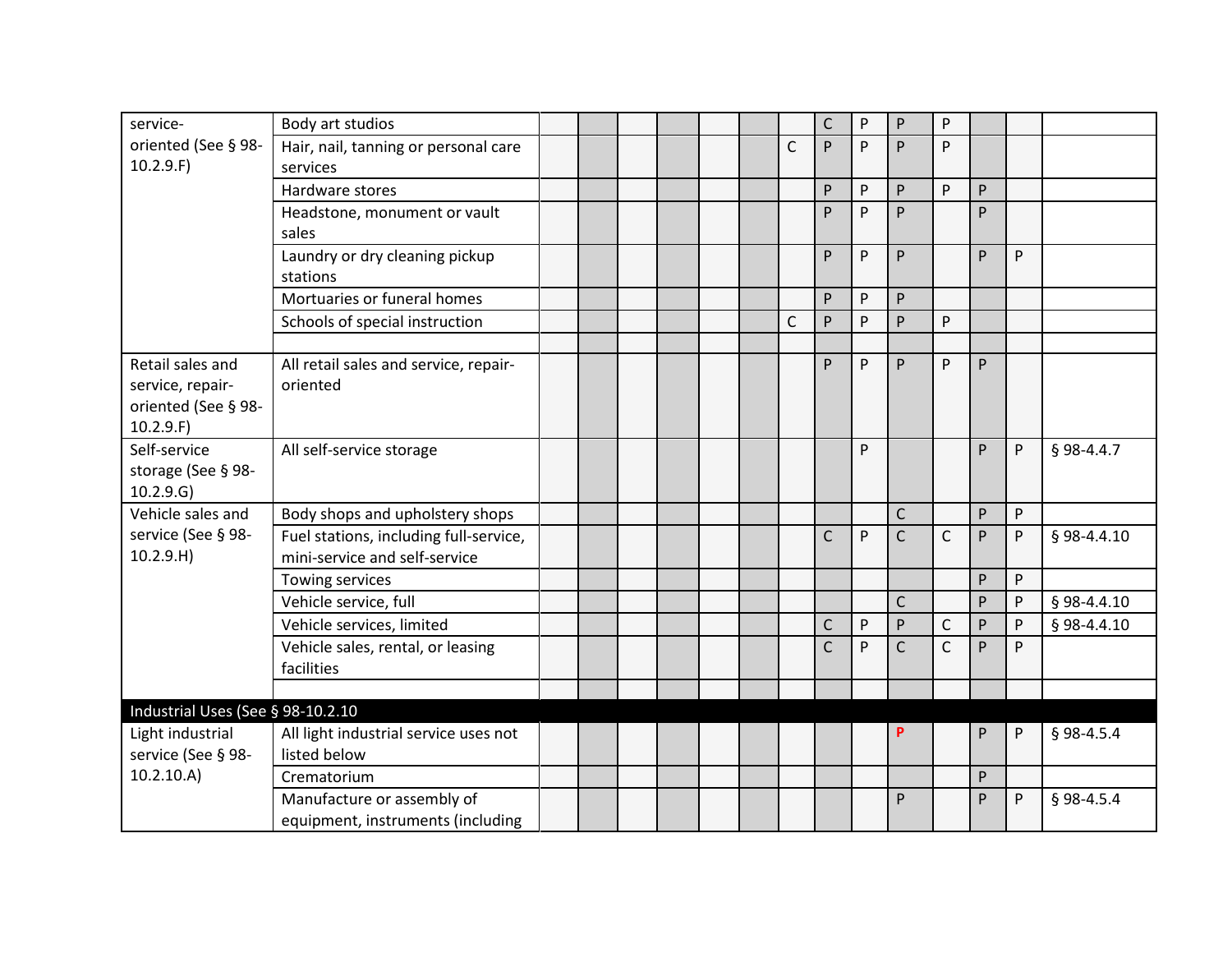|                                   | musical instruments), appliances,<br>precision items, and other electrical<br>items                  |              |              |              |              |              |              |              |              |              |                |              |              |   |              |
|-----------------------------------|------------------------------------------------------------------------------------------------------|--------------|--------------|--------------|--------------|--------------|--------------|--------------|--------------|--------------|----------------|--------------|--------------|---|--------------|
|                                   | Micro-brewery                                                                                        |              |              |              |              |              |              |              | $\mathsf{C}$ | P            | P              | $\mathsf{C}$ | P            | P | § 98-4.5.3   |
|                                   | Vehicle or equipment storage yards                                                                   |              |              |              |              |              |              |              |              |              |                |              | P            | P | $§$ 98-4.5.1 |
|                                   | Contractor's office                                                                                  |              |              |              |              |              |              |              |              |              | $\mathsf{C}$   |              | P            | P | § 98-4.5.4   |
|                                   |                                                                                                      |              |              |              |              |              |              |              |              |              |                |              |              |   |              |
| Warehouse and<br>freight movement | Cold storage plants, including<br>frozen food lockers                                                |              |              |              |              |              |              |              |              |              |                |              | P            | P |              |
| (See § 98-<br>10.2.10.B)          | Household moving and general<br>freight storage                                                      |              |              |              |              |              |              |              |              |              |                |              | P            | P |              |
|                                   | Parcel services                                                                                      |              |              |              |              |              |              |              |              | P            | P              |              | P            | P |              |
|                                   | Separate warehouses used by retail<br>stores such as furniture and<br>appliance stores               |              |              |              |              |              |              |              |              | $\mathsf{C}$ |                |              | P            | P |              |
|                                   | Stockpiling of sand, gravel or other<br>aggregate materials                                          |              |              |              |              |              |              |              |              |              |                |              | P            | P |              |
| Waste-related                     |                                                                                                      |              |              |              |              |              |              |              |              |              |                |              | ${\sf P}$    | P |              |
| service (See § 98-                | Recycling centers<br>Solid waste transfer or composting                                              |              |              |              |              |              |              |              |              |              |                |              | P            | P |              |
| 10.2.10.C)                        | Waste service                                                                                        |              |              |              |              |              |              |              |              |              |                |              |              | P |              |
|                                   | Wrecking or salvage yards                                                                            |              |              |              |              |              |              |              |              |              |                |              | $\mathsf{C}$ | P | $§$ 98-4.5.2 |
|                                   |                                                                                                      |              |              |              |              |              |              |              |              |              |                |              |              |   |              |
| Wholesale trade<br>(See § 98-     | Sale or rental of machinery,<br>equipment, heavy trucks                                              |              |              |              |              |              |              |              |              | $\mathsf{C}$ |                |              | P            | P |              |
| 10.2.10.D)                        | Lumber yard                                                                                          |              |              |              |              |              |              |              |              | $\mathsf{C}$ | $\mathsf{C}$   |              | P            | P |              |
|                                   | Mail order house                                                                                     |              |              |              |              |              |              |              | P            | P            | ${\sf P}$      | P            | P            | P |              |
|                                   | Railroads and appurtenances, right-<br>of-way and tracks                                             | $\mathsf{C}$ | $\mathsf{C}$ | $\mathsf{C}$ | $\mathsf{C}$ | $\mathsf{C}$ | $\mathsf{C}$ | $\mathsf{C}$ | $\mathsf{C}$ | C            | $\overline{C}$ | $\mathsf{C}$ | P.           | P |              |
|                                   | Retail sales of farm equipment and<br>machinery and earth moving and<br>heavy construction equipment |              |              |              |              |              |              |              |              | $\mathsf{C}$ |                |              | P            | P |              |
|                                   |                                                                                                      |              |              |              |              |              |              |              |              |              |                |              |              |   |              |